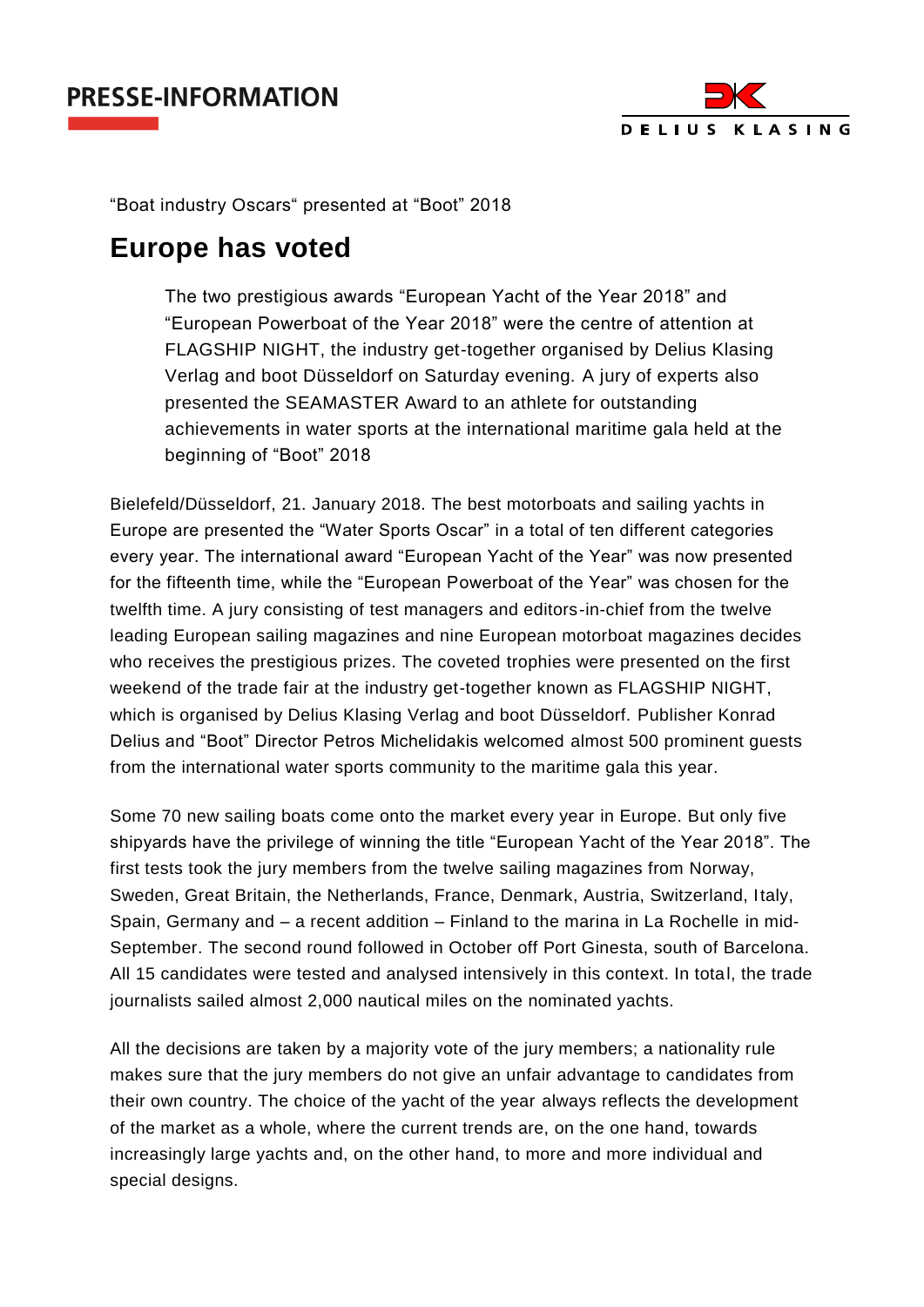



 $\mathfrak{D}$ 

The winner in the **Family Cruiser** category this year was the **Sun Odyssey 440**. One of the surprising features of this cruiser from Jeanneau is a completely different, clever cockpit design and decks that slope considerably towards the stern. It is a very good all-round yacht that is comfortable and lively under sail.

The **ClubSwan 50** won in the **Performance Cruiser** category. Although it already attracted a great deal of attention when it was launched last autumn, it was not available for tests by the Yacht-of-the-Year jury at the time. The boat is available in a slightly optimised series version in the meantime, so that it was now able to demonstrate what it is capable of. It is a masterpiece of design and construction. The jury called it a sailing machine at its best.

The **Amel 50** came out on top in the **Luxury Cruiser** category. The modern longdistance sailing yacht impressed the jury with its protected cockpit, plenty of space for sunbathing, very safe operation and every imaginable comfort. It also has a lavishly built and exceptionally tastefully designed interior.

The coveted award went to the **Neel 51** in the **Multihulls** category. This trimaran is a lightweight structure and is very different from most of the catamaran cruisers on the market. The jury was enthusiastic about the very good way the boat handled while sailing during the tests as well as about the large volume of the three hulls. It has up to ten cabins in addition to an imposing 10-square-metre owner's suite on the main deck, which provides spectacular views of the ocean.

The **Beneteau Figaro 3** took first place in the **Special Yachts** category. The new model from Beneteau is considered to be the first hydrofoil yacht that is produced on a large scale and is said to sail up to 25 per cent faster than comparable boats. An interesting feature: the innovative design with foils that slope downwards and can be retracted and extended at deck level. The yacht is amazingly simple to sail fast.

The presentation ceremony for the "European Powerboat of the Year 2018" awards [\(www.powerboat-award.com\)](http://www.powerboat-award.com/) for motorboats was at least just as exciting. The jury here consists of the editors-in-chief and testers from the nine European motorboat media in Norway, Italy (2), France, the Netherlands, Spain, Switzerland, Austria and Germany. This jury started off by nominating the five most interesting new models per category at the Cannes Yachting Festival.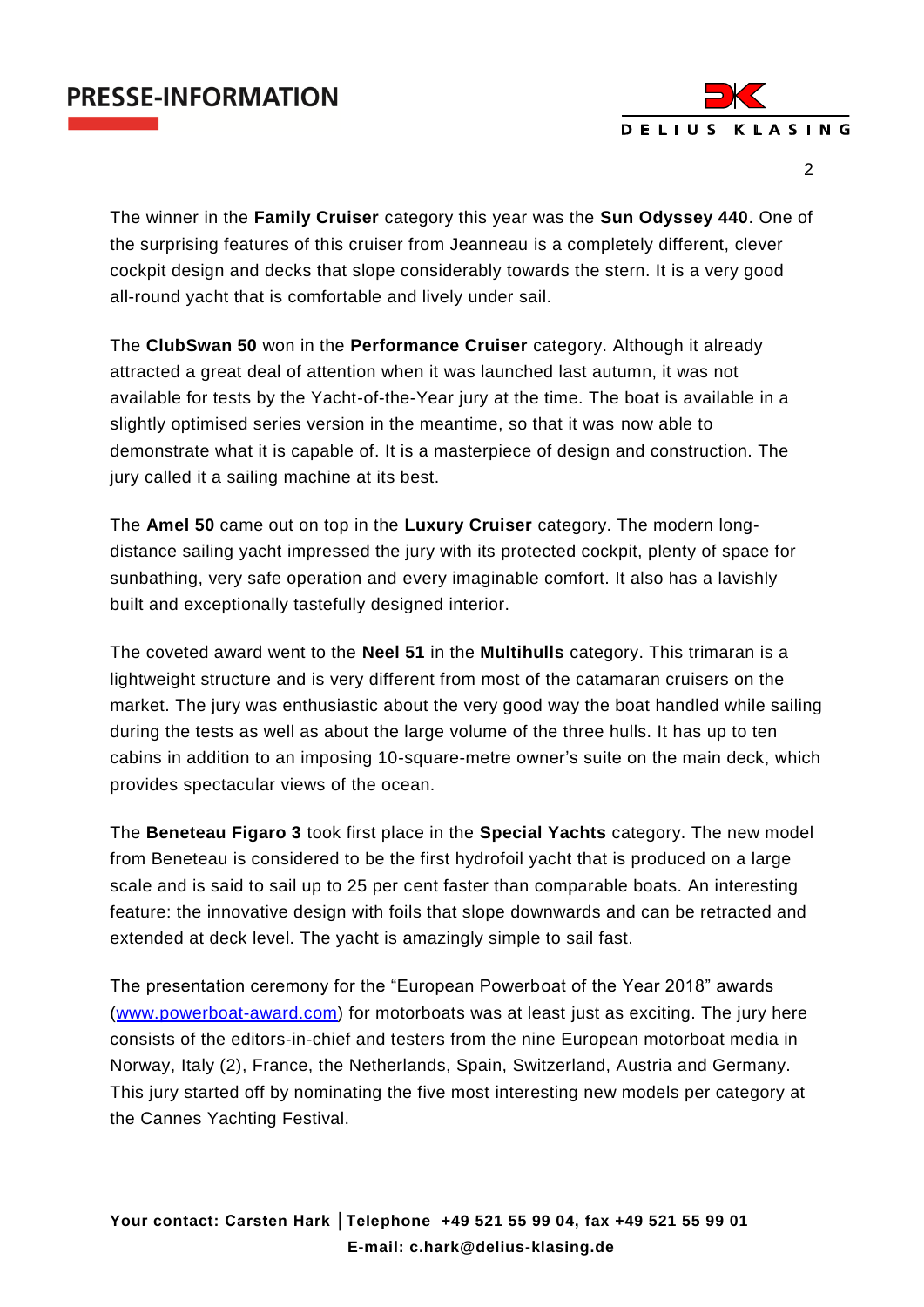## **PRESSE-INFORMATION**



3

More than 200 new models appear on the motorboat market every year. There are five length categories here: up to 25 feet, up to 35 feet, up to 45 feet, more than 45 feet and a category with no length specification.

Apart from the standard quality characteristics of a boat – such as the workmanship or performance – the layout, the overall concept and the value for money also play a crucial role in the jury's assessment and decision-making process. It is frequently the case too that innovative, unusual ideas lead in the end to an award that delights the shipyard concerned.

Five fascinating concepts competed with each other in the category of small boats **up to 25 feet** long. The **Bella 620 Cabin** finally came out victorious. The reasons given by the jury: "The Bella 620 cabin was helped by a new design, in which the focus is on practical use of the boat. It has everything that can be expected of a boat in this category. The effective deck layout also makes sure that there is a maximum of safety when moving around on the boat."

Boats in the **35 feet category** need primarily to combine practicality with good workmanship and safe handling in all waters. The **Apreamare Gozzo 33** received the prize in this category. The jury's opinion about it: "Classic lines coupled with modern functionality – that is what the Apreamare Gozzo 33 has to offer. In spite of the flat lines of the boat, Apreamare has succeeded in creating comfortable living space for up to four people. The Gozzo 33 moves fast and safely at a top speed of 31 knots as well."

The **Fountaine Pajot MY 44** proved to be the most convincing model in the category **up to 45 feet**. With it, the shipyard has created a fast power catamaran specially designed to meet the requirements of motorboat enthusiasts. In addition to plenty of space – with up to eight cabins – the MY 44 has a long range, handles well and boasts a top speed of up to 25 knots.

In the category **over 45 feet**, the jury chose the **Azimut S 7**. With it, carbon has entered series boat production once and for all. The jury's assessment: "The new structure makes the S 7 considerably lighter than its rivals, while the centre of gravity moves deeper inside the boat. The consequences are lower fuel consumption and reliable performance. The innovative "Auto Balance System" guarantees optimum weight distribution on the move too, which also increases the boat's safety performance."